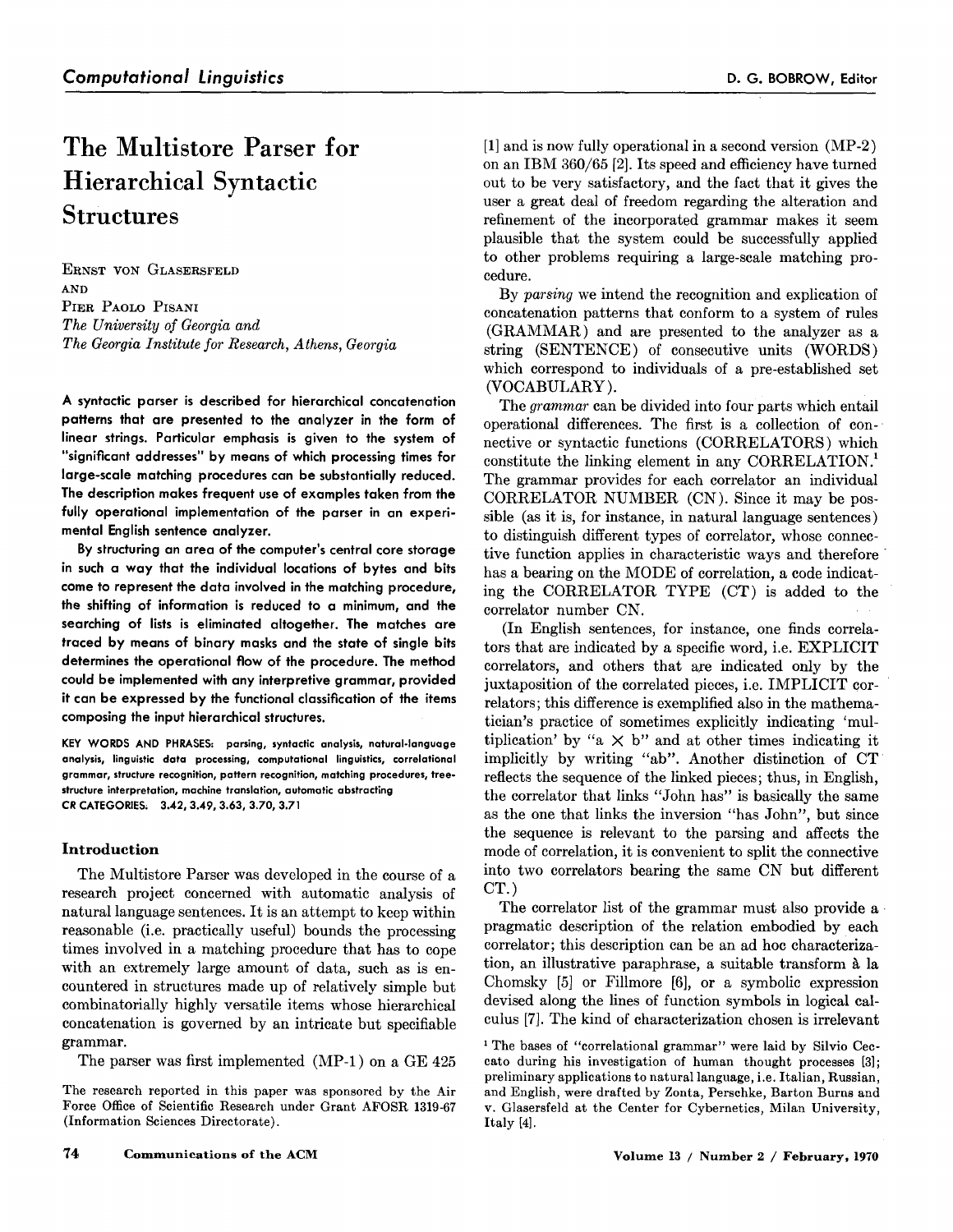to the recognition procedure of the parser; it serves only in the explication of the discovered patterns. What type of explication will be considered the most useful depends, of course, on the kind of phenomenon we are analyzing.

The second part of the grammar is the classification of *vocabulary* items in terms of their individual capacity to function as components of correlations. Such a classification is achieved by assigning to each word a string of indices, each of which indicates the number CN of a particular correlator by means of which the word can be correlated to something else, as well as the role it can play in that correlation, i.e. its CORRELATIONAL FUNCTION (CF).

The complex code  $CN + CT + CF$ , which specifies one correlational possibility of a given word, is called CORRELATION INDEX or Ic. For reasons of procedural convenience the string of Ic's, which specifies *all* the correlational possibilities of a vocabulary word, is divided into substrings according to the CT and CF of the individual Ic's.

Since the words of a vocabulary may not always be univocal (i.e. they may be homographs and have more than one sense, as for instance nearly all the words in an English vocabulary), their different senses must be distinguished and recorded in the vocabulary; this is essential, because a parsing procedure can resolve the initial ambiguity of a homograph whenever only one of its senses fits the correlational structure of the given sentence (the frequency and importance of this kind of automatic disambiguation is, of course, proportional to the refinement of distinctions in the list of correlators). Clearly separable senses of a word are, therefore, discriminated by a code number S in the vocabulary.<sup>2</sup> Separate S-values are treated as different words WS in the procedure, except for the fact that they occupy one and the same place in the word sequence of a given sentence.

The third part of the grammar concerns RECLASSIFI-CATION. Since the structures to be recognized by the parser are hierarchical, or tree-like, they must contain correlations whose components are themselves the results, or PRODUCTS, of correlation. Hence products must, like single words, be assigned Ic's before they can play the role of first or second piece in a wider correlation. But whereas the Ic-strings of WS's in the vocabulary can be assigned a priori, the Ic-strings of products cannot, because they depend not only on the correlator responsible for the product but to some extent also on the particular pieces that happen to be linked in the given instance of

2 Separability of senses is determined by at least one incompatible Ic-assignation. In an English vocabulary, for instance, the word "can" must be split into at least three S's:

- can, 1 modal auxiliary,
- can,  $2$  verb (=to pack in cans),
- can, 3 noun (=container).

Some of the incompatibilities in this case are: "can, 1" must be assigned an Ic a for the construction "John can sing", which cannot be formed with either "can, 2" or "can, 3"; whereas "can, 2" must be assigned an Icb for the construction "we can strawberries", which cannot be formed with either "can, 1" or *"can,* 3"; etc.

that correlation.<sup>3</sup> In other words, each correlator determines the general lines of Ic assignation to its products, but the individual Ic's to be assigned are often determined by the product's specific components.

For this reason the reclassification procedure takes place in two steps: each correlator is provided with a LIST (RL) which indicates a set of RULES (RR) which specify a string of Ic's as well as the conditions under which these Ic's are to be assigned to the product.

The fourth part of the grammar is inherently nongeneralizable because it consists of the collection of ad hoc rules required by the specific application of the system, i.e. rules concerning aspects of the input that have a bearing on the parsing but for one reason or another elude the basic Ic classification. In MP-2, the English sentence parser, for instance, special routines had to be added for the recognition of idiomatic phrases; for the elimination of parsings of a given sentence that would be correct if the sentence were longer--and, therefore, in expectation have been foreseen by the system--but are unacceptable for the sentence as it is; and for some other peculiarities of natural language input that are (or still seem) unsystemic.

The number of operative correlators, in MP-2, is approximately 350 and the number of Ic's assigned to one WS in the vocabulary ranges from 3 to 136. Taking into account that reclassification assigns, on an average, 45 Ic's to each product made during the analysis of a sentence, it becomes clear that the amount of matching operations to be carried out before a coherent correlational structure is reached that comprises all the words of an input sentence of say, 15 words, is very large indeed. It was, therefore, essential to make the single matching operation as fast as possible by avoiding any shifting of the data involved. This was achieved by giving each correlator a fixed sequence of addresses (fixed, that is, relative to one point of origin) in an area MS of the computer's central core, so that all matching operations concerning Ic's of one specific correlator could be done by scanning that same small section of addresses. Each sequence of addresses that represents one correlator was then structured in such a way that each of its bytes came to represent one specific piece of the input sentence; thus the need to shift these two types of information was eliminated throughout the matching procedure, because, at any given moment, the address of the location where we are operating implies both (i.e. both the corrclator *and* the specific piece with which we happen to be concerned). As we shall see later, the same MS-area, once structured in this twodimensional way, serves as well to avoid information shifting during the reclassification routines.

The Multistore Area MS is best visualized as a rectangular area structured in vertical COLUMNS (each representing one correlator) and horizontal LINES (each representing one piece with Ic classification).

3 For a detailed discussion of 'reclassification' in English sentence analysis cf. [1, ILRS T-11, pp. 27-36; ILRS T-14, pp. 1-9].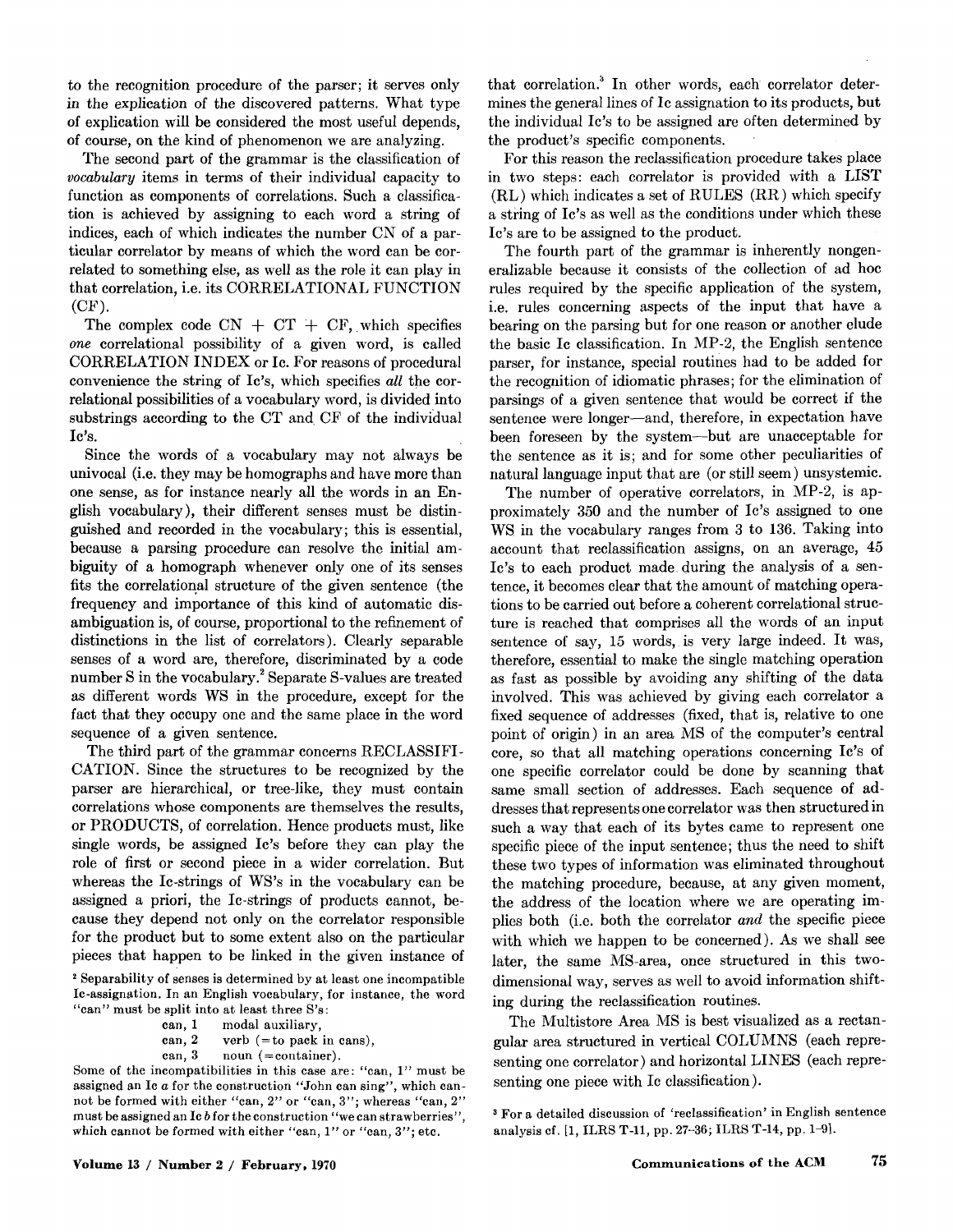## **Pre-established Data**

The VOCABULARY, containing all the WORDS the system can handle, is stored in a disk file. Since words can be split into different senses, word senses (WS) are the basic unit of the vocabulary.

Each WS-entry consists of:

-a vocabulary number, i.e. the number of the word to which the WS belongs. In MP-2 vocabulary numbers reflect the alphabetic order of the words contained in the vocabulary;

--an S-code, which distinguishes the different senses WS belonging to one and the same word;

--a GT-code, indicating general grammatical and semantic characteristics;

-- an alphanumeric representation of the word to which the WS belongs; (this plays no part in the parsing procedure but serves to make output more easily readable;)

--the Ic-string assigned to the WS, divided into substrings according to the Ic's combination of CT and CF. (Note that every Ic is a complex code consisting of  $CN +$  $CT + CF.$ 

The CORRELATOR TYPES operative in MP-2 are six, three IMPLICIT and three EXPLICIT. Each has its individual MODE of correlation and requires an obligatory sequence of CF's in the sequence of pieces to be correlated.

The three IMPLICIT correlator types and the CFsequences required by them are:

TYPE N: implicit, no inversion (the pieces occur in their 'normal' order in the input sequence);

| e. g. word order: | "John | has"     |  |  |
|-------------------|-------|----------|--|--|
| $CT-CF's:$        | N1    | $\bf N2$ |  |  |
| product:          | P(N)  |          |  |  |

TYPE **M:** implicit, inversion;

| e. g. word order: | "has | John" |  |  |
|-------------------|------|-------|--|--|
| $CT-CF's:$        | M2   | M1    |  |  |
| product:          |      | P(M)  |  |  |

TYPE V: implicit, no inversion, obligatory comma; e. g. word order: "Ithaca, a Greek island, ... "

| $CT-CF's:$ | V1 | V2   |  |  |
|------------|----|------|--|--|
| product:   |    | P(V) |  |  |

The pieces bearing N1, M2, or V1, are LEFT-HAND pieces (LH), while pieces bearing N2, M1, or V2, are RIGHT-HAND pieces (RH).

In order to keep the correlation procedure as homogeneous as possible, explicit correlations are formed in two steps; the first combines two of the three pieces to form a SEMIPRODUCT (SP); this SP is automatically assigned an "intermediary" function CF4, by means of which, in the second step, it is combined with the third piece.

The three EXPLICIT correlator types and the CFsequences required by them are:

TYPE E: explicit, no inversion;

| e. g. | word order:<br>$CT-CF's:$ | "strangers"<br>E1 | in<br>E3 | Paris"<br>F.2 |
|-------|---------------------------|-------------------|----------|---------------|
|       | semiproduct:              | SP(E4)            |          |               |
|       | product:                  |                   | P(E)     |               |

|         | TYPE F: word order: | $\mathbf{u}$ | water     | they float" |                      |                |  |
|---------|---------------------|--------------|-----------|-------------|----------------------|----------------|--|
|         | $CT-CF's:$          | F3           | F2        | F1          |                      |                |  |
|         | semiproduct:        | SP(F4)       |           |             |                      |                |  |
|         | product:            |              | P(F)      |             |                      |                |  |
| TYPE H: | word order:         | "cats"       | she plays |             |                      | with (but dogs |  |
|         | $CT-CF's:$          | $_{\rm H2}$  | H1 H3     |             | she won't<br>touch)" |                |  |
|         | semiproduct:        |              |           | SP(H4)      |                      |                |  |
|         | product:            |              |           |             |                      |                |  |

In the formation of an SP, therefore, the procedure takes pieces bearing El, F3, or H1, as LEFT-HAND pieces, and pieces bearing E3, F2, or H3, as RIGHT-HAND pieces; in the second step, combining SP's with the remaining item of the correlation, E4, F4, and H2 represent LEFT-HAND pieces and E2, F1, and H4 represent RIGHT-HAND pieces.

The operative CT-CF code combinations, which characterize individual Ic's and determine the substring division in MP-2, are:

| N1, M1, V1, E1, F1, H1, |  |             |
|-------------------------|--|-------------|
| N2, M2, V2, E2, F2, H2, |  |             |
|                         |  | E3, F3, H3. |

Since no piece can be assigned Ic's of all 15 substrings, the length of the total Ic-string is left variable. (The greatest number of substrings shown by one WS in the present vocabulary is 9, and the average number of Ic's in one substring is 6. )

The pre-established data concerning the RECLASSIFI-CATION of products are expressed in lists RL and rules RR, which are recorded in MS-columns and MS-lines respectively.

Each RL contains:

--the CN-CT of the correlator the reclassification of whose products it concerns; this CN-CT is the address of



FIG. 1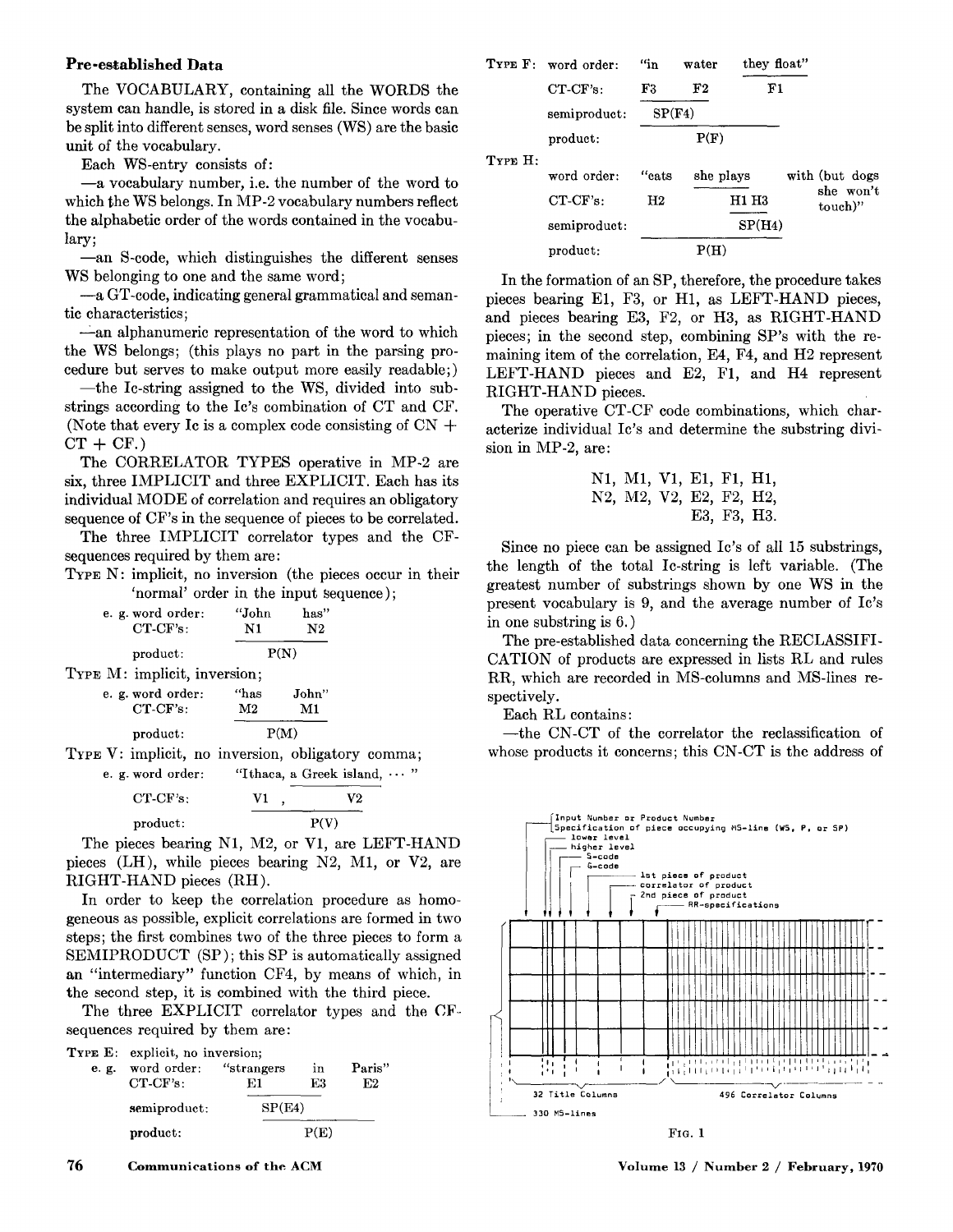the MS-column that is dedicated to that same correlator;

 $\text{-}$ the set of rules RR which govern the reclassification of that correlator's products; each member of that set is indicated by a "rule-marker" (bit 5, Figure 2) in the byte that constitutes the intersection of the correlator's MScolumn with the MS-line dedicated to the relevant RR. Each RR contains:

--an implicit label or number, which is, in fact, the address of that RR in the 'title columns' (see Figure 1) of the MS-area, and thus indicates the MS-line dedicated to that RR;

--the substring of Ie's assignable by that RR; each of these Ic's is recorded by means of an 'assignation marker' (bits 6 and 7, Figure 2) in the byte constituting the intersection of the rule's MS-line with the MS-column of the correlator to which the individual Ic's CN-CT code refers;

--an indication of the CF of the substring's Ic's;

 $-$ the specific conditions under which the RR assigns the Ic's indicated in its substring.

## **Multistore Area**

Represented as a rectangular area, MS has as many vertical columns (one byte wide) as there are operative correlators. As in a matrix, each byte of a column belongs also to a horizontal line, which is one byte high. Each MS-line, besides, has a number of "title bytes" (see Figure  $1$ ) at its beginning, on the left, which serve to specify what the main part of the line contains. The specifications may be:

--input number, S-code, GT-code, and level-indication (cf. below), if the occupant is a single WS;

--product number, addresses of the components, GTcode, and level-indication, if the occupant is a product or semiproduct;

--and, as separate, pre-established information, the specification of the RR occupying the line.

The remaining part of the line represents the Ic-strings of the occupant by means of Ic-markers in those bytes that also belong to the columns of the correlators to which the individual Ic's refer. In the case of WS's and products, these markers are placed in the first four bits (bits 0, 1, 2, 3) of the relevant byte and are instrumental in the correlation procedure; in the case of RR's the markers **are**  placed in bits 6 and 7 of the relevant byte and indicate that the Ie represented by the column to which the byte belongs is to be considered for reclassification by the RR occupying that line.



**FiG. 2** 

Each MS-column, on the other hand, is dedicated to one specific correlator, and the column's address represents that correlator's CN-CT. As pre-established information each column also contains the RL of the correlator, i.e. the bytes that constitute intersections with the lines dedicated to RR's belonging to that specific list contain an RR-marker (bit 5).

The Ic's function CF determines the mode of operating within the column specified by the Ic's CN-CT. This operational characteristic of an Ic is represented by the specific configuration of bits constituting the Ic's marker within the relevant column.

## **Direction of Parsing and Correlation Levels**

Both Correlational Grammar and the Multistore System were devised expressly for the parsing of input that has the form of a linear string of 'words'. The significance of sequence may vary a great deal in different applications, but it is difficult to conceive of complex item structures that are conventionally or habitually represented as linear strings in which the sequence of items has no significance at all. In natural language it certainly has,<sup>4</sup> and in the MS-parser, therefore, the sequence of words given by the input sentence plays an important part. MP-2, like the human reader of English, works from left to right. This, of course, is not mandatory, but since the most difficult part of sentence analysis is the isolation of the criteria by means of which the human reader determines interpretations and resolves ambiguities, it was felt that maintaining the direction unchanged would help both the discovery and the implementation of these criteria--at least in the first attempt. (Whether or not this is, in fact, the most economical way of proceeding, could be established only by an actual comparison of left-to-right, right-to-left, and mixed procedures. )

In the MS-area the input sequence is reflected by the succession of lines from the top down. The first WS of the first word occupies the topmost MS-line, the second WS the second line, and so on. All the WS's of the first word, together, constitute the first LEVEL; the WS's of the second word belong to the second level, and so do any products composed of words one and two. The level of a WS is determined by its place in the input sentence; the level of a product is determined by the last WS it contains as component. For reasons of operational homogeneity, the LEVEL-INDICATION assigned to every piece in the title section of MS consists of two data: its lower level and its upper level. For a WS corresponding, for instance, to the third word of the sentence, the level-indication is 3,4; for a product composed of words two, three, and four, the levelindication is 2,5.

<sup>4</sup> The significance of sequence varies considerably in natural languages; it is great in Chinese and English, minimal in Latin. Note, also, that in the case of a conjunction such as "and" (where, in Iogic, the **terms are** absolutely interchangeable) the sequence may **be** subject to semantic restrictions in language (e.g. "Mary married John and had five children").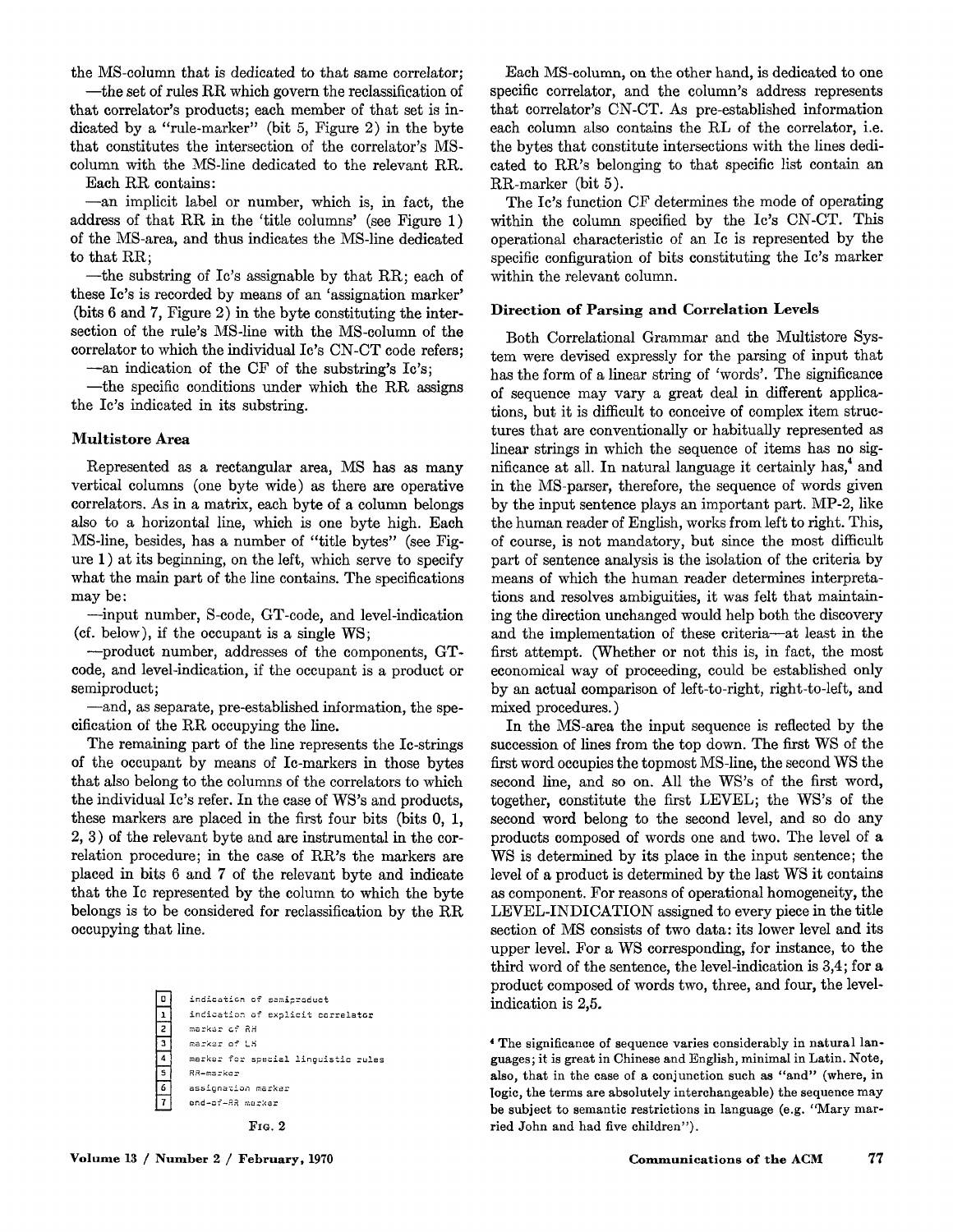# **Procedure**

The WS's corresponding to the words of the input sentence<sup>6</sup> are read into the MS-area so that each WS occupies one line. The title section of the line receives the specifications of the WS, and for each Ic contained in the WS's substrings a marker is inserted into the corresponding byte of the line, i.e. the byte that forms the intersection of the line with the column dedicated to the particular Ic's CN-CT. This insertion is *immediate,* since the Ic itself is the address of the relevant column. The configuration of the marker indicates the Ic's CF.

The CT-CF of the Ic in hand determines the correlational mode. If it represents an LH, its marker remains passive, i.e. it triggers no correlation routine. If it represents an RH, insertion of the marker triggers an upward search (through the previous levels of the column) for a complementary marker, i.e. an LH-marker. If such a marker is found, the level of the piece it represents is checked (level-indication contained in the title section of the marker's MS-line), and if the highest level covered by it is contiguous with the lowest level covered by the RH from which the search started, a product is recorded on the next free MS-line.

Composition of the P's record in the title section of the new line is immediate, because all the data required for it are implicit in the operational path that led to its production. The LH component of the product correlation is the piece represented by the found marker, and the address of that marker's MS-line is now inserted into the relevant title bytes of the new P's line; the CN-CT of the correlator responsible for the P is the address of the column which was searched, and this address is now inserted into the relevant title bytes of the P's line; the RH component is the piece represented by the marker that triggered the search, and the address of its MS-line constitutes the third element of the new P's record. Finally, the new P's levelindication is compiled by recording the lowest level of the P's LH and the highest level of its RH.

When the new P's specification in the title section of its line is complete (its Ic-strings are supplied later) insertion of markers for the Ic's of the piece that caused the P's production is resumed and any further products resulting from these insertions are recorded in the same manner on subsequent free MS-lines.

Reclassification of the recorded products takes place after the last Ie contained in the substrrings of the piece that caused production has inserted its marker. The first new product record (i.e. the uppermost one that, as yet, has no Ic-string) is now examined in that part of its title section that indicates its correlator. The code found there is the address of the MS-column dedicated to that eorrelator. That column is then scanned, from the top down, for RRmarkers (bit 5); when a marker is found, it indicates by its position that the MS-line to which it belongs contains an RR relevant to the reclassification of the P in hand. The title section of the line specifies the conditions of the rule, and the CT-CF of the Ic's it is to assign; if the conditions are satisfied, the line is scanned for assignation markers (bit 6) and the RR's end-sign (bit 7). Every assignation marker indicates that the CN represented by the column it is found in is the CN of an Ic to be assigned to the product. (The CT of that Ic is also implicit in the column, and the CF was given in the title of the RR.)

Since the column represents that same CN-CT in all its intersections with MS-lines, assignation of the Ic to the product is immediate: it takes place on the line representing the product and it is in every way similar to the insertion of Ic-markers originating from the substrings of WS's. If the insertion of these markers causes further production, the new P's are recorded in the same manner as those springing from WS-marker insertion; after the last of these new P's has been recorded in the title section of a free line, reclassification of the P in hand is resumed.

# **Output**

When production has ceased, that is to say, when the last WS corresponding to the last word of the input sentence has inserted all its markers and all P's resulting from these have, in turn, been reclassified and gone through their own productive cycles, the output phase is reached.

The primary output consists of graphic representations of all products that contain all words of the sentence. The representation is equivalent to a tree-structure displaying the WS's at the terminals and the operative correlators (i.e. their CN-CT code) at the nodes (see Appendix).

This graphic display is compiled by first scanning the title columns that contain the level-indication of P's (complete P's for a sentence of n words will show the indication 1,  $n + 1$ ; the composition of a complete P is then traced by means of the addresses (in the product-specification columns) which refer to its components, and from these to the components' components, and so on, until the relevant WS's are reached.

Since MP-2 was written to serve as basis for the further development of correlational grammar and semantic disambiguation of English sentence parsings, two secondary types of output were added as an aid to linguistic research: a list specifying all products recorded during the analysis of the given sentence, and a complete listing of every product's reclassification.

# **Technical Data**

The size of the MS-area implemented in MP-2 is 528 colunms by 330 lines, making a total of 174,240 8-bit bytes. The entire system, including conversion table (linguist's Ie-code into MS-addresses and vice versa), accessory procedures for idiomatic phrases and special linguistic rules, buffer axea for word input, and complete program, occupies approximately 190k of the IBM 360/ 65's 500k central core.

s The step **from the words of** the sentence to the corresponding WS's in the system's vocabulary can be implemented by any kind **of** 'look-up' procedure and its organization is irrelevant to **the**  system we are describing here.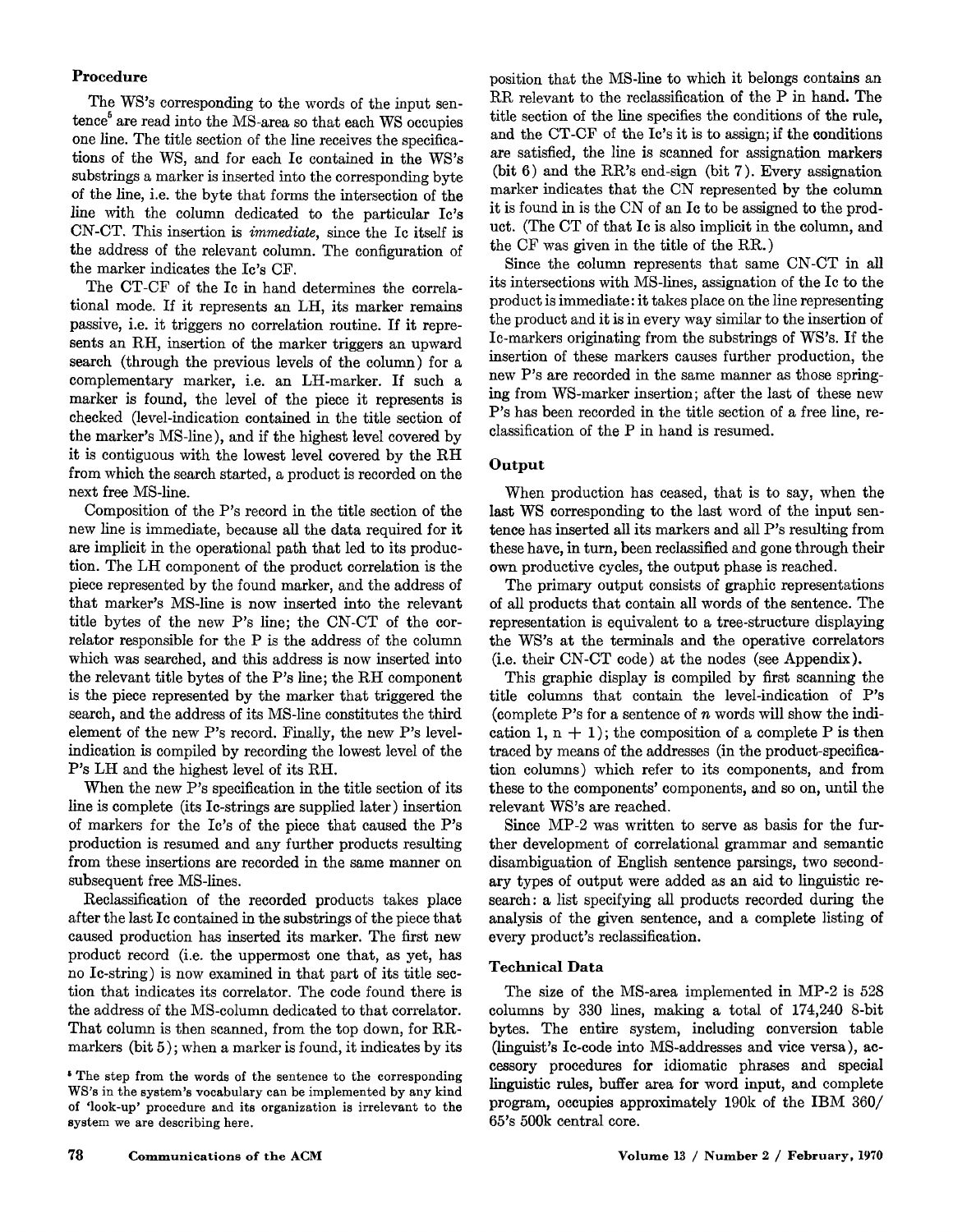**At present the system operates with some 350 correlators and 300 reclassification rules; given recent refinement of correlational grammar, we expect MP-3, the next implementation of the parser, to operate with approximately 450 correlators and 400 RR's, yielding considerably greater specificity of the parsings with regard to certain syntactic areas (prepositional relations, adjectival functions, and transitivity).** 

**The system accepts sentences of up to 16 words and the average processing time required for the complete parsing is 0.2 see per word.** 

**The program for MP-2, with the exception of accessory instructions concerning card-reader, disk file, and printer, was written in basic machine language.** 

#### **Conclusion**

**Although the Multistore Parser was developed as a result of the application of correlational grammar to sentence analysis, our exposition should have made it clear that it could be used to serve almost any kind of grammar, provided that the requirements and rules of the grammar can in some way be expressed by a classification of the single items whose concatenation the grammar governs. The possibility of providing for different correlator types and different operational modes of correlation makes the system capable of implementing widely diverse grammars (ranging from those based on traditional syntax to experimental ones incorporating semantic association). Moreover, the**  fact that in MP-2 "explicit" correlations are arrived at **by a procedural succession of two binary combinations does not mean that the system could not handle ternary relations; an early version did this quite successfully (by splitting the MS-columns of the relevant correlators into three subcolumns), but the procedure was given up, because, given the 8-bit byte of the machine available the two-step procedure was more economical as to space.** 

**With regard to the use of the machine's storage capacity, there is one essential point we should like to stress. The general trend in linguistic computer applications has for some time been determined by the idea that, given the vast amount of data involved, it was inevitable that the mass of operative data be kept on accessory storage devices (tapes, disks, drums). The Multistore Parser, on the other hand, sprang from the assumption that the development of computers would, in any case, lead to gigantic central cores (either as such, or with the help of Additional Core Storage) and that it was by adequately structuring the use of these, rather than of larger but slower accessories, that language analysis (or, indeed, any interpretive procedure**  for very large data bases) could attain real-time usefulness.

#### **Appendix**

**The samples of output, i.e. graphic representations of the correlational structures of input sentences, given in Examples I-IV are taken from routine jobs run in the spring of 1969. The samples of print-out were copied on a typewriter because actual print-out proved too light for successful reproduction. For an explanation of the corre-** **lators involved in the examples see the list at the end of this Appendix.** 

*Example I.* **Input sentence: "He sat eager to speak"** 



*Example II.* **Input sentence:** *"He* **is mad to have a car"**  Note that "mad  $//$  to have  $\cdots$ " (P:009) is linked by the same

**correlator (3350 N) as "eager // to speak", P:003 in Example I.** 

**Interpretation (b) springs from the second sense of the adjective "mad" (i.e. mad = desirous) which is linked to "to have a ear" (P:008) by a different correlator, namely 7012 N; this second structure can be paraphrased: 'it is mad** *of him* **to have a car'. Since the sentence is genuinely ambiguous, both interpretations**  are correct and necessary.



*Example III.* **Input sentence: "She wanted to go by Sunday" Although the preposition "by" has been split into ten subrelations, each of which has a eorrelator to itself (see note under 0247 E in the correlator listing), this sentence correctly yields only one interpretation; the correlation made by "by" (P:015) shows eorrelator 0243 E, which specifies the point in time after which the assertion preceding it is to be considered an accomplished fact.** 

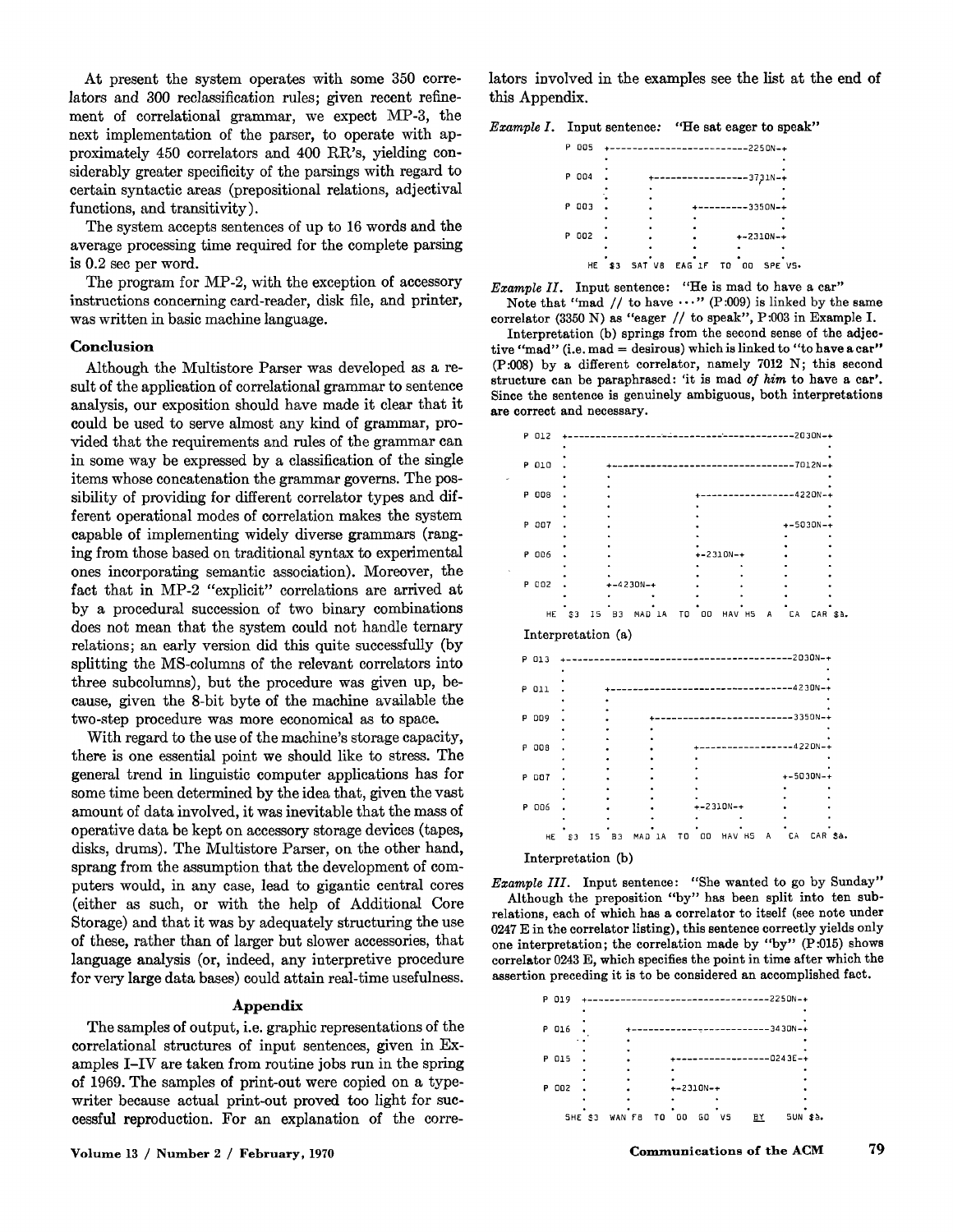*Example IV.* Input sentence: "Jones was killed by the river"

In this sentence two interpretations **are correct and the system produces** interpretation (a) in which *"by"* is taken **as correlator 0247, which is defined as** *'E~cient Agent',* and interpretation (b) in which "by" is taken **as eorrelator**  0245 E, **which is defined as** *'Spatial Proximity'.* 

| P 018        |        |                    | +---------------------------------2050N-+ | P 020        |        |                    |    | $-2050N - +$   |
|--------------|--------|--------------------|-------------------------------------------|--------------|--------|--------------------|----|----------------|
|              |        |                    |                                           |              |        |                    |    |                |
| <b>P 015</b> |        |                    | $------------L247E-+$                     | P 017        |        |                    |    | $---2570N-+$   |
|              |        |                    |                                           |              |        |                    |    |                |
| P C11 .      |        |                    | $+-5010N-+$                               | <b>P 013</b> |        |                    |    | $- -0245E - +$ |
|              |        |                    |                                           |              |        |                    |    |                |
| P CC2 .      |        | $+-2570N-+$        |                                           | P Oll        |        |                    |    | $+-5010N-+$    |
|              |        |                    |                                           |              |        |                    |    |                |
|              | JON 30 | WAS B6<br>KIL VP   | ΒY<br>THE CA<br>RIV Sh.                   |              | JON 20 | WAS B6 KIL VP      | BY | THE CA RIV SA. |
|              |        | Interpretation (a) |                                           |              |        | Interpretation (b) |    |                |

*Example V.* Input sentence: *"I* **can have** my little Charles go to the river to speak to him in English"

To **illustrate the** full capacity of **the present system, we give** one example of a 16-word sentence. Except **for the speci**fication of the relations expressed by the prepositions *"to"* and *"in"* (not yet incorporated in **the system) the univocal interpretation** of the sentence **can be considered definitive.** 



#### **SPECIAL TERMS, SIGNS, AND ABBREVIATIONS**

- **'Substantive'--the term is used to indicate any word or word combination that can play the part of** *subject* **to a verb; "the chair", "chairs", "her little child", "going to Rome",** *"wine",* **"virtue", etc., are 'substantives'; "chair", "child", etc., are not.**
- **'Framing'--indicates generically what traditionally has been called 'clause-transitivity' in the ease of verbs; in correlational grammar there are 'framing' adjectives and**  nouns as well as verbs (e.g. "The *decision* to talk", *"eager* **to talk").**
- LH-left-hand piece of a correlation.
- **RH--right-hand piece of a correlation.**
- //--place of the correlator in a string of words.
- **80 Communications of the ACM**

#### **EXPLANATION OF THE GRAPHIC STRUCTURE DISPLAY**



**(1) The input sentence is limited** to 16 **words, which have their pre-established numbered places (two lines of 8 places each).** 

**(2) The input numbers reflect the words' position in the sentence; they are printed out because in the product list the individual words are identifiable only by their input numbers.** 

**(3) The product numbers reflect the sequence of pro-**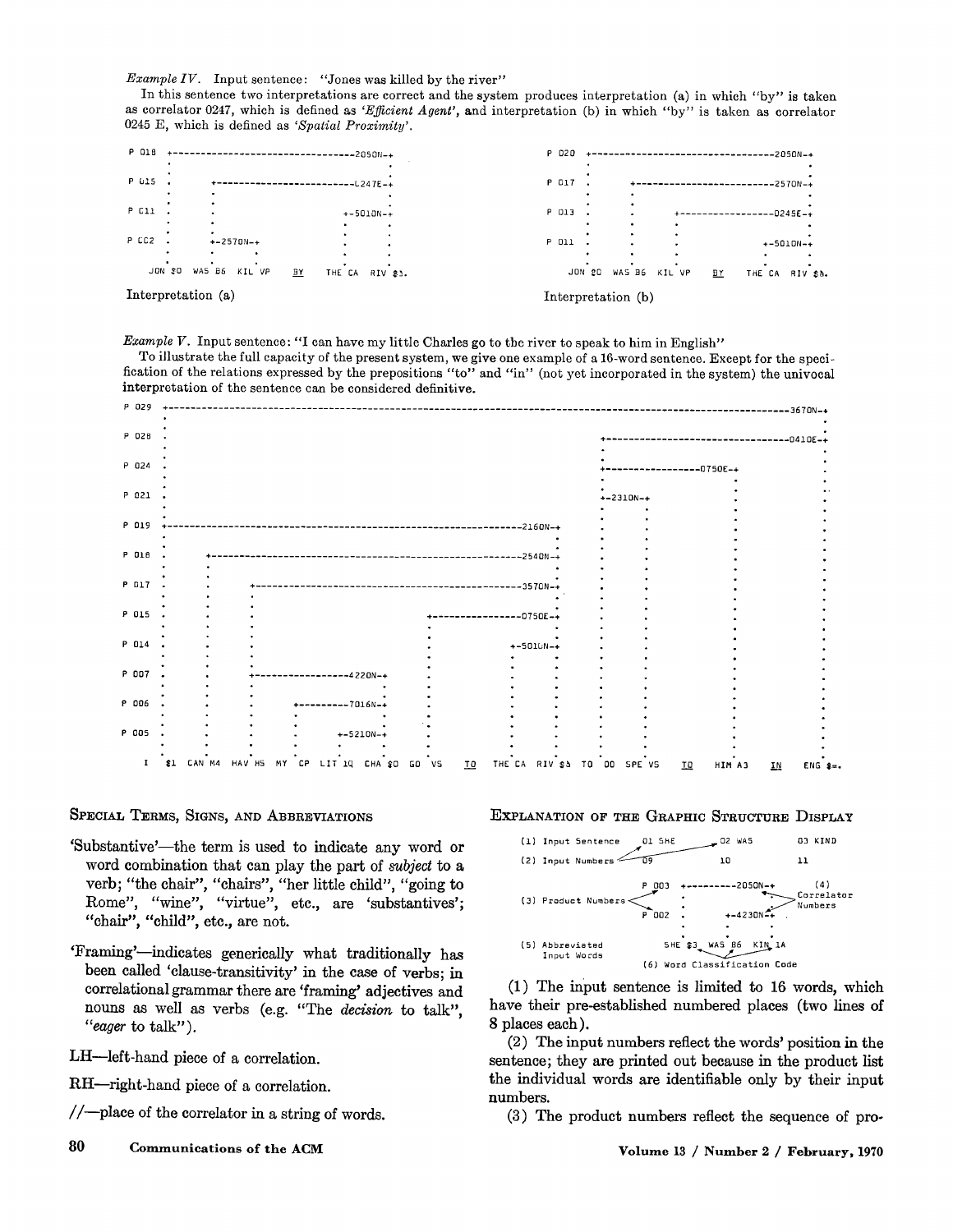duction in the course of the analysis; the first product number, in the left top corner of the graphic display, is the number of the displayed product.

(4) The correlator number specifies the correlator responsible for the correlation indicated by the dashes on either side of it; if the correlation is 'normal' the number appears at the end of the line, if it is 'inverted' the number stands at the beginning.

(5) At the terminals of the structure the three first letters of the relevant word are printed.

(6) The word code represents a summary of grammatical and semantic data and serves mainly as an aid in examining the print-out: it tells the linguist which sense of the given input word is operative in the particular correlation he is looking at.

*Note.* The displays are, in fact, tree-structures, but the usual, slanting branches are represented by rectangular connections, which are less troublesome to produce on an on-line printer. What distinguishes a correlational treestructure from those of traditional grammar is the exact labeling of the nodes. The correlator numbers, thanks to the a priori explication of eorrelators, indicate with considerable precision the particular semantico-syntactic relation that links the two items at the nearest lower branch ends. The above correlational structure diagram can easily be transformed into the conventional tree-structure below.



The correlator number 2050 N, however, immediately specifies that N can be nothing but a third person singular pronoun or a singular substantive, while VP must be formed with the word "was". The correlator number 4230 N specifies that V can be nothing but a form of a "predicative" verb (e.g. to be, to become, to seem) and A nothing but a predicative adjective. Given the extreme simplicity of this sample sentence, the correlational parsing adds little to the parsing by conventional grammars; correlational specificity becomes more evident in more complex sentences.

## **CORRELATORS INVOLVED IN THE EXAMPLES**

# *Explicit Correlators*

0243 E generic type: "BY", temporal limitation

Explication: the right-hand item specifies the point in time, after which what is asserted by the left-hand item is to be considered an accomplished fact (e.g. *"I* shall be back *by* Christmas", *"He* had lost his influence *by* 1821").

LH: perfeetive or future verb phrase, or predicative adjective or past participle;

RH: specific temporal term.

- 0245 E generic type: *"BY",* spatial proximity
- Explication: the right-hand item serves as spatial point of reference ("landmark"), to which the lefthand item is considered proximate (e.g. *"He* sat *by*  the window", "The house *by* the river").
- LH: nonlocomotive verb, or noun;
- RH: limited two- or three-dimensional item
- Note: very extended two-dimensional items (e.g. "river", "sea", etc.) are exceptions since they can form the same relation also with locomotive verbs, e.g. *"He* walked by the river"; with items of ordinary extension, this would give rise to the relation of 'proximate passage', as for instance in *"He* walked by the church".

0247 E generic type: "BY", efficient agent

- Explication: the right-hand item specifies the actor of the activity indicated by the left-hand item (e.g. "The answer given *by* Charles").
- LH: passive form of verb (form of 'to be' plus past participle);
- RH: any substantive.
- Note: the system at present distinguishes seven other relations expressed by *"by"* (which do not occur in the examples given in this appendix); they are: Specification of Ambient Circumstance (e.g. "They played by moonlight"), Authorship (e.g. "A book by Hemingway"), Specification of Itinerary (e.g. *"He*  arrived by the fields"), Means of Transport (e.g. "We travelled by car"), Method: Activity (e.g. *"He*  learned it by watching professionals"), Method: Instrument (e.g. *"to* translate by computer"), Difference expressed as measurement (e.g. *"he* was taller by two inches").
- 0410 E generic type: *"IN"*

Note: no subdivisions of the relational function of *"in"*  have as yet been inserted into the system.

- LH: empirical selection;
- RH: any substantive and certain specific nouns.
- 0750 E generic type: "TO"
	- Note: no subdivisions of the relational function of *"to"*  have as yet been inserted into the system.
	- LH: empirical selection:
	- RH: any substantive and certain specific nouns.

#### *Implicit Correlators*

- 2030 N generic type: subject//verb
- LH: "he", "she", "it", and any singular substantive; RH:  $"is"$ .

2050 N generic type: subject//verb

LH: "I", "he", "she", "it", and any singular sub-

<sup>6</sup> In the specifications of LH and RH, items between double quotes refer to *individual* words.

**Volume 13** / Number 2 / February, 1970 **Communications of the ACM** 81